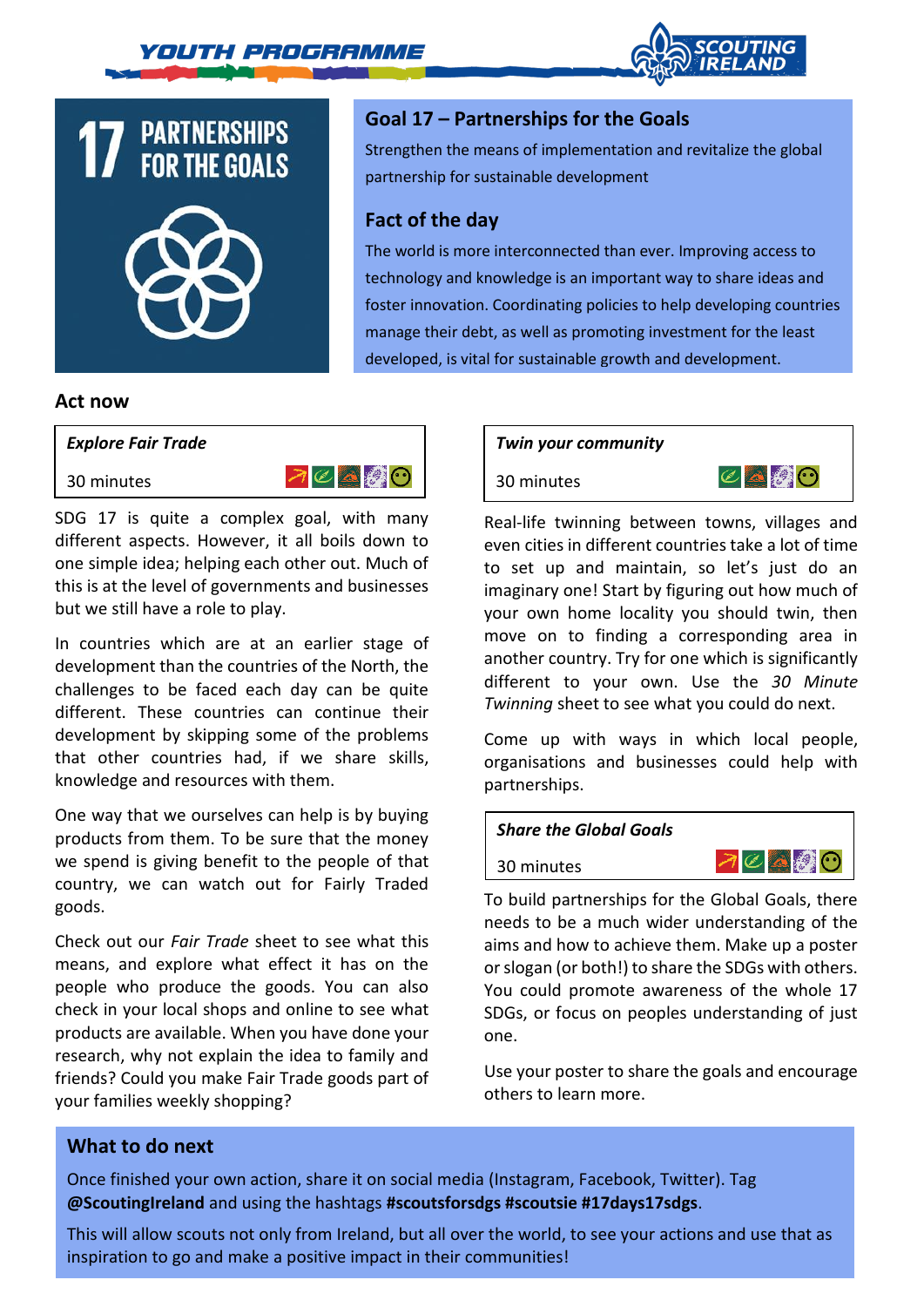

## SDG15 – Partnerships for the Goals Fair Trade

Find out about the idea of Fair Trade and what it means to the producers of the goods. It is another way of being a responsible consumer and shows how you can help others through the simple partnership of buying their produce.

| Find a definition of Fair<br>Trade that makes sense to<br>you. How does it help the<br>producers?<br>Systems like this need to<br>be managed properly to be<br>sure that the producers<br>are benefitting. There are<br>different international<br>schemes to ensure<br>fairness. Identify a few of<br>these and then draw their<br>logos so that you will<br>recognise them when out<br>shopping | This is what Fair Trade means<br>Here are the names and logos of some schemes that I<br>found |                                                                                                                |
|---------------------------------------------------------------------------------------------------------------------------------------------------------------------------------------------------------------------------------------------------------------------------------------------------------------------------------------------------------------------------------------------------|-----------------------------------------------------------------------------------------------|----------------------------------------------------------------------------------------------------------------|
| Here are some Fair Trade products that I found available<br>in my local shops                                                                                                                                                                                                                                                                                                                     |                                                                                               | Check in local shops for<br>fairly traded products.<br>Watch out for the logos that<br>you identified already. |
|                                                                                                                                                                                                                                                                                                                                                                                                   |                                                                                               | Look in the fruit and<br>vegetable section, then<br>maybe look at chocolates<br>and biscuits.                  |

What else can you find? Are there shops in your area or online which specialise in these products?



**Now that you understand how fair trade works, can you help with this partnership? Explain the idea to family members and others, especially people who do the food shopping. Watch for opportunities yourself to buy fair trade goods, including non-food items which can make thoughtful gifts.**

# **#17days17sdgs**